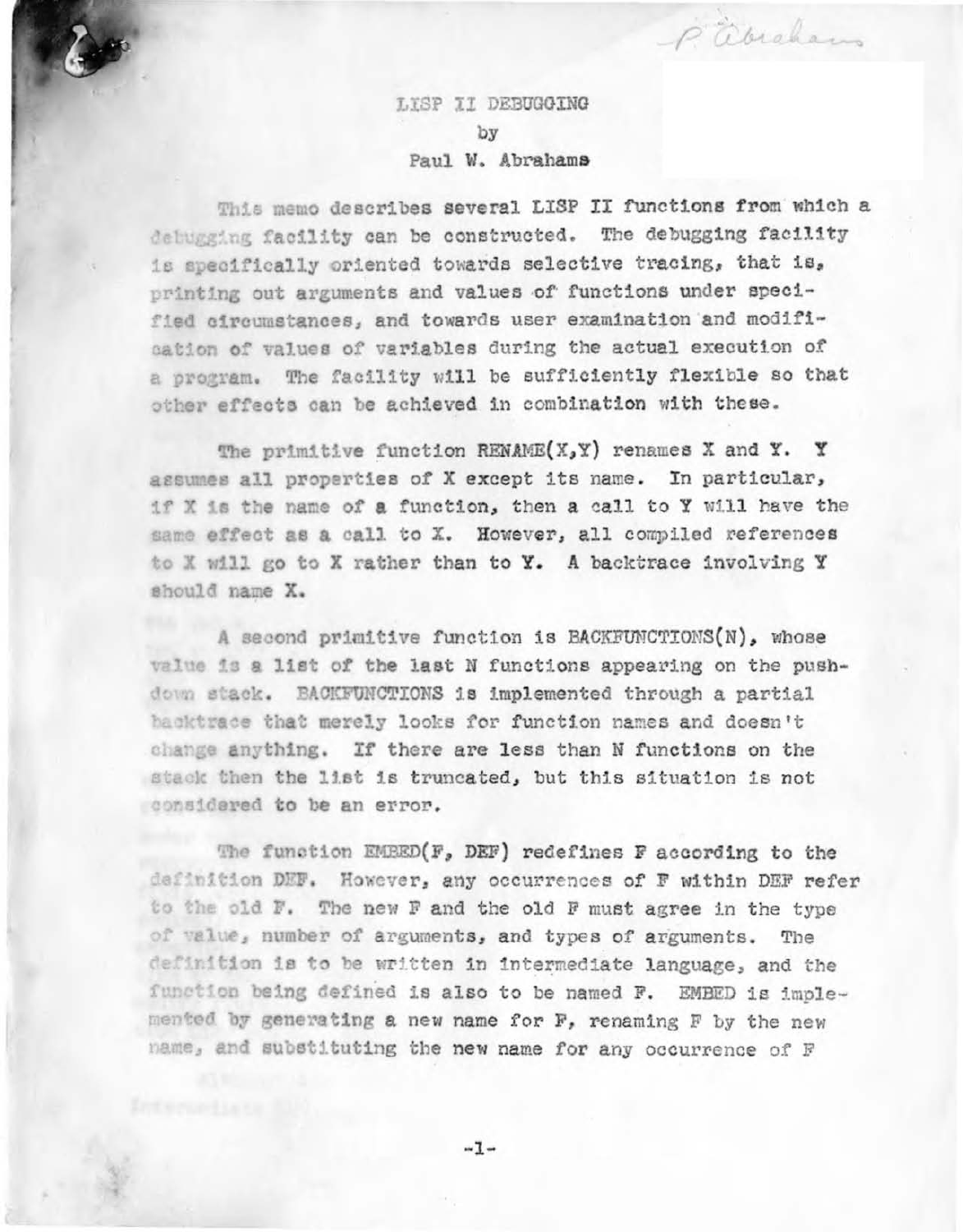

in an unquoted functional context within DEF. F is then redefined by DEF. Consequently all occurrences of F within the old F will refer to the new F.

It should be easy to keep sufficient information so that if the same function is embedded twice, then the first embedding is thrown away rather than placed inside the second one. Also, a DISEMBED function may be useful in order to remove an embedding; it uses RENAME to copy the old function definition back to the old function name.

A function FUNCTYPE(F) will also be needed. FUNCTYPE has the name of a function as argument; its value is a list of the types of the value and arguments of the function.

The standard LISP trace can be implemented quite easily in terms of these functions. In order to trace a function, we embed it in another function that prints out the arguments, calls the original function, prints out the value, and returns the value. The embedding function can of course be constructed in LISP, using FUNCTIPE, so that TRACE can be made available under that name to the user. This implementation of TRACE ought to be fairly efficient.

Selective tracing can be achieved by constructing an embedding function that will cause printing only under specified conditions. These conditions may involve the circumstances under which the function was called (to be obtained via **EACHEUMOTIONS**), the values of the arguments, or the state of fluid variables. The information to be printed can also be controlled. It is possible to construct functions that create embedding functions even for selective tracing, though consideration of these ought to be postponed. In order to examine and modify fluid variables, embedding functions involving the function LISP can be employed.

Although the function EMBED expects its definition in intermediate language, it is clearly easy to write a version